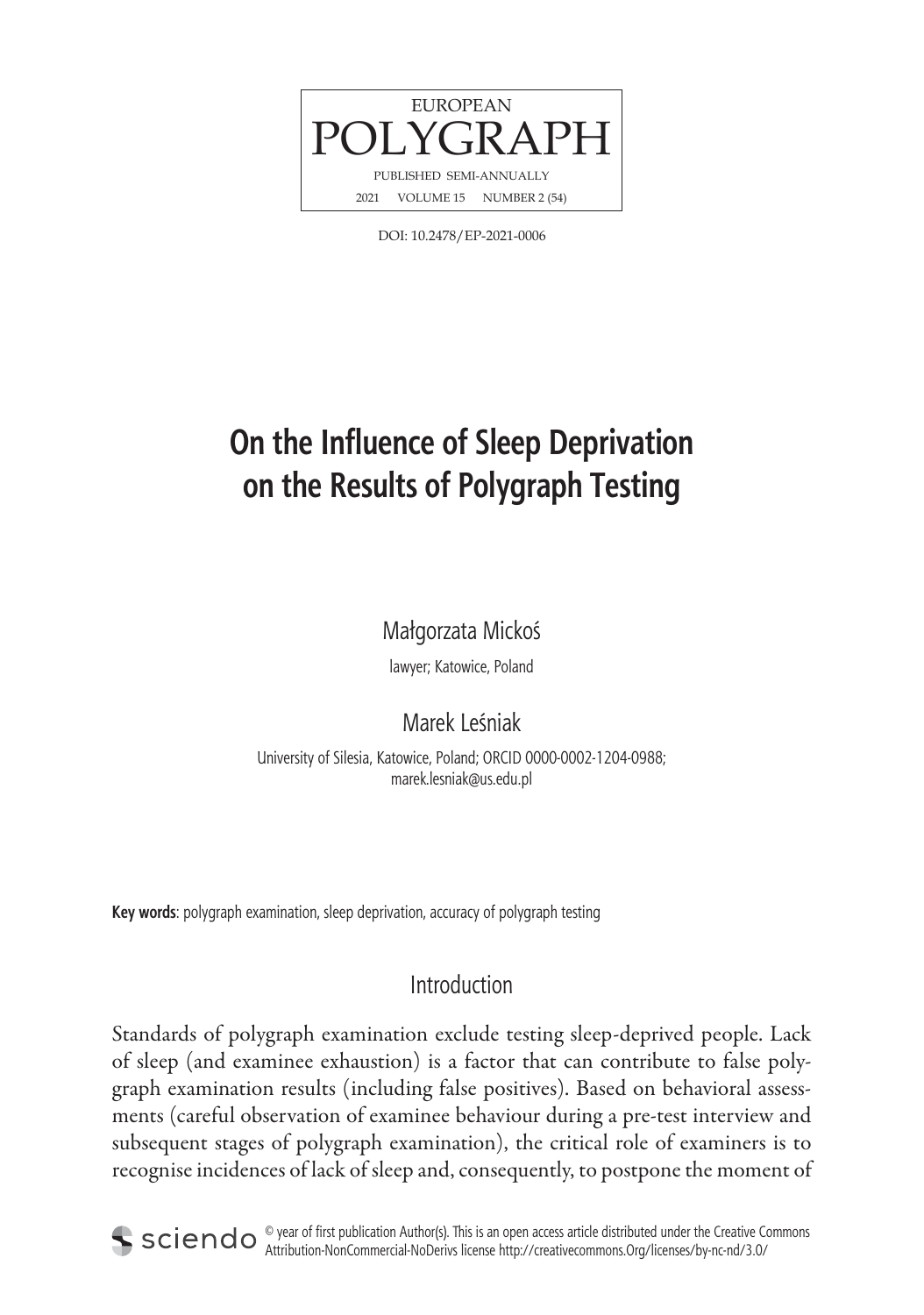testing. Professional literature treats the lack of sleep as a temporal inability to be subjected to the test (Widacki, 2018, 434). However, such a decision is nowadays usually powered with experts' intuition (their experience) rather than the results of empirical research. There is therefore a need for conducting studies like the one presented below.

In practice, a sleep-deprived person could take a polygraph examination for two main reasons. First, examinees may deliberately deprive themselves of sleep to interfere with the results of tests. Secondly, such a deprivation may be connected with external circumstances of a particular examination. In a case involving a jewelry store robbery in Katowice, police officers wanted an expert to examine the building's security staff. They wanted to have outcomes of screening tests on the day of the theft. The expert refused to perform the test because the security guards were tired after the night shift. In any event, a polygrapher should not yield to pressure and test sleep-deprived persons.

The main goal of the research reported in the present article is to explore the influence of sleep deprivation of tested subjects on the accuracy of polygraph test results.

#### The background

Sleep is a condition connected with the reduction of sensitivity to stimuli, certain lethargy, and slowing down of the bodily functions, combined with the elimination of consciousness in the daily rhythm with a state of arousal (Avidan A. Y., Zee P. C., 2007; 10). It is "a complex behavioral state necessary for neurological, somatic and psychological health throughout the lifespan, affected by the structural and functional condition of the brain, and influential on neuropsychological performance for better or worse" (Colrain, 2011). People who have not slept for 24 hours or more exhibit impairment of such cognitive functions as perception and retention of information and recall; sleep deprivation increases the likelihood of fake memories (Frenda et al., 2014). The lack of sleep reduces concentration (Maquet, 1994) and the ability to process information from the previous day (Crick, Mitchison, 1983). As a rule, strong physiological reactions occur after 24 hours without sleep, and the body becomes weak (Herschner, Chevin, 2014). Since the lack of sleep has such a comprehensive impact on the functioning of the human body, it must also impact the psychophysiological variables recorded by the polygraph to a significant extent.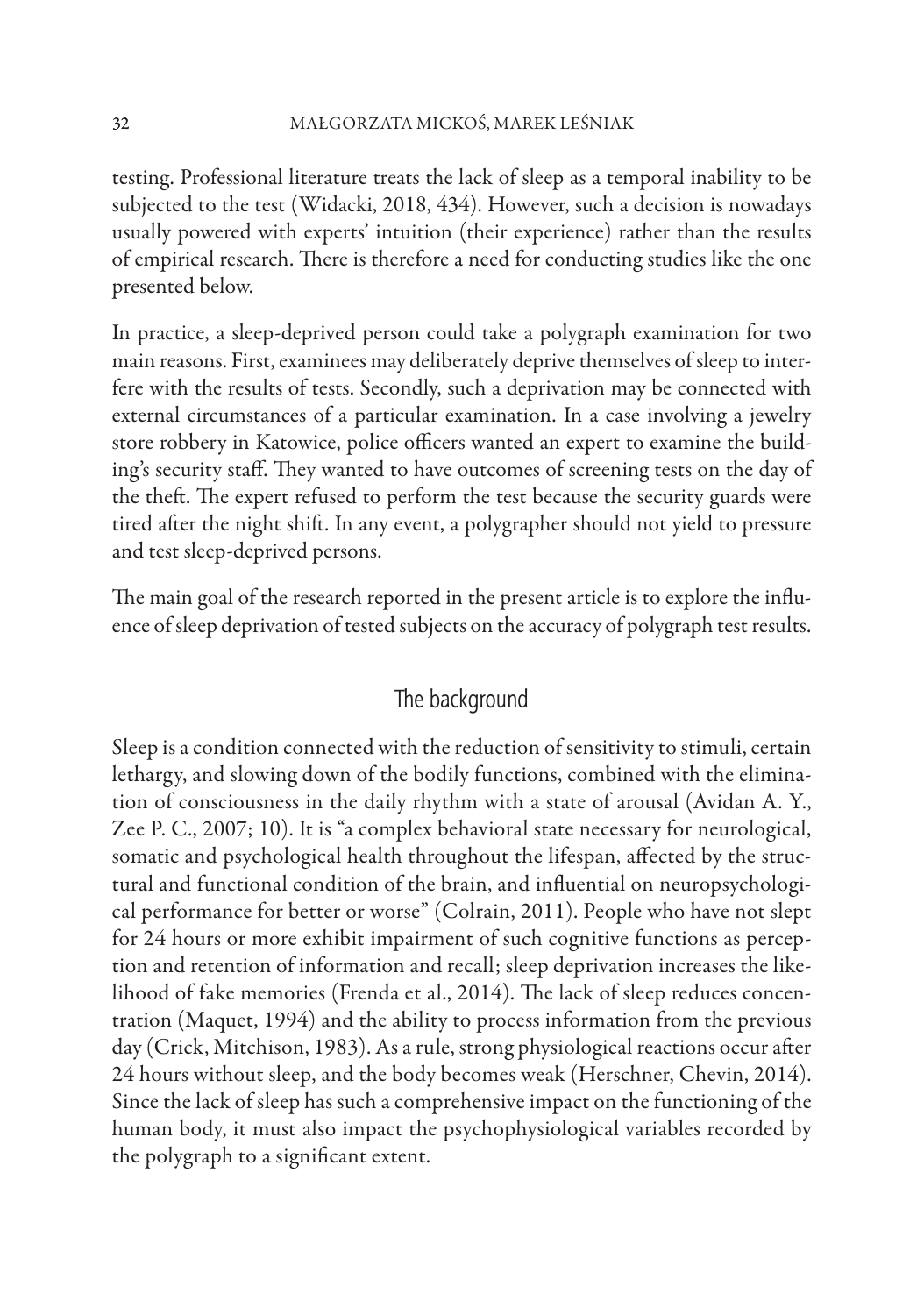The number of hours of sleep needed to regenerate the human body is highly individual. It changes during lifespan (Colrain, 2011) and depends on many factors. These include genetic components and individual experiences. The average human demand for sleep is estimated at eight hours a day; sleeping less than six hours does not satisfy the regeneration needs (Greer, 2004).

Sleep disorders belong to two distinct categories: dyssomnias and parasomnias (Sykut et al., 2017; 55). The former relates to the length or quality of sleep, and the latter are disturbances that occur during sleep. Sleep disorders may also be associated with mental and/or somatic disorders. For instance, temporary sleep disturbances may result, among other things, from working various shifts and/or traveling to another time zone. In the context of a polygraph examination, two pieces of information may be significant: temporary or permanent sleep problems affect a third of the population, and these problems often continue for longer spells of time (Colrain, 2011).

### The research questions

Based on the information presented above, the authors formulated the following main research question:

• Does depriving the examinee from sleep influence the accuracy of polygraph examination results (in Peak of Tension version)?

The authors also formulated two further research questions:

- Does the effect described in the main research question depend on the examinee's gender?
- Can the effect described in the main research question be modified with energy drinks?

### The method

The research described below was experimental. The subjects were 48 persons, aged 20–65, 23 men and 25 women. Participation in the study was voluntary (every subject signed an appropriate statement).

Participants were divided into groups A, B, and C. Group A was the control group and included well-rested subjects who had slept for at least six hours be-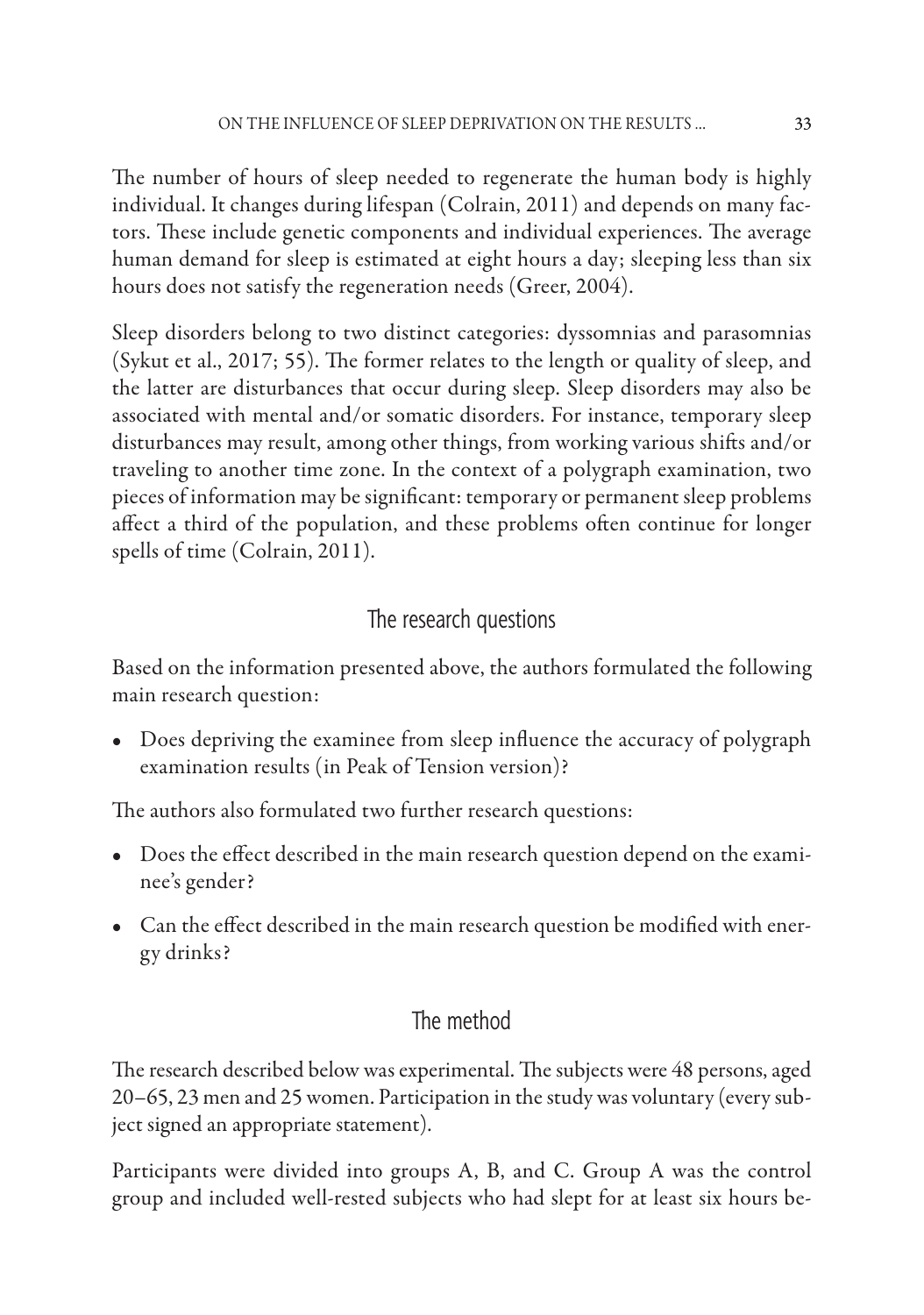fore being tested. The persons from group B had not slept in at least the last 24 hours before being tested. Group C included subjects who had not slept in at least the last 24 hours before the moment of test, but they had drunk the same energy drink (100ml) 30 minutes before being tested. Every group (A, B, C) was divided into subgroups (a and b). Participants of subgroups marked "a" (Aa, Ba, Ca) watched a 3-minute video showing a robbery with breaking an entry (the perpetrators took the money). Members of the subgroups marked "b" did not watch the movie. The experimenters offered special care for members of B and C groups (to protect them against the negative consequences of sleep deprivation), however the expert who conducted the polygraph examinations did not know the affiliation of examinees to a specific group (to avoid the expectations effect). Every group and subgroup included a similar number of men and women, and the participants were also distributed evenly by education.

The polygraph examinations conducted used POT (Peak of Tension) tests, a test commonly used in polygraph examinations (Widacki, 2018; 445; Konieczny, 2009; 68). The authors believe that the test is more suitable to laboratory test conditions and the nature of the event the test questions were designed for. During the examination, participants were asked about a stolen thing (presented in the video). All the subject underwent three tests. Each of the three tests included the same general question (did you know it was stolen) and the same six detailed answers (A car? A painting? A TV-set? Money? A watch? A laptop?), but the questions were arranged in different orders. The detailed questions were designed to be equally likely for people who had not seen the movie. Strength of the response to individual detailed questions was ranked. The question which received the strongest response in a single test was assigned 2 points. The question that elicited the second most significant response was assigned 1 point. For the psychophysiological index of concealing knowledge of the event, the subject was assumed to obtain at least 4 points (in three tests) when asked about money. (It was money that was stolen in the video.) The date of the polygraph test was set at random for each subject. The examination took place between the 2nd and 5th day from being shown the video. It was impossible to test all people on the same day, as there was only one expert examiner. All participants were instructed before the examination (not by the examiner) that during the test they were expected to confirm that they possessed no knowledge of the event that the investigation concerned.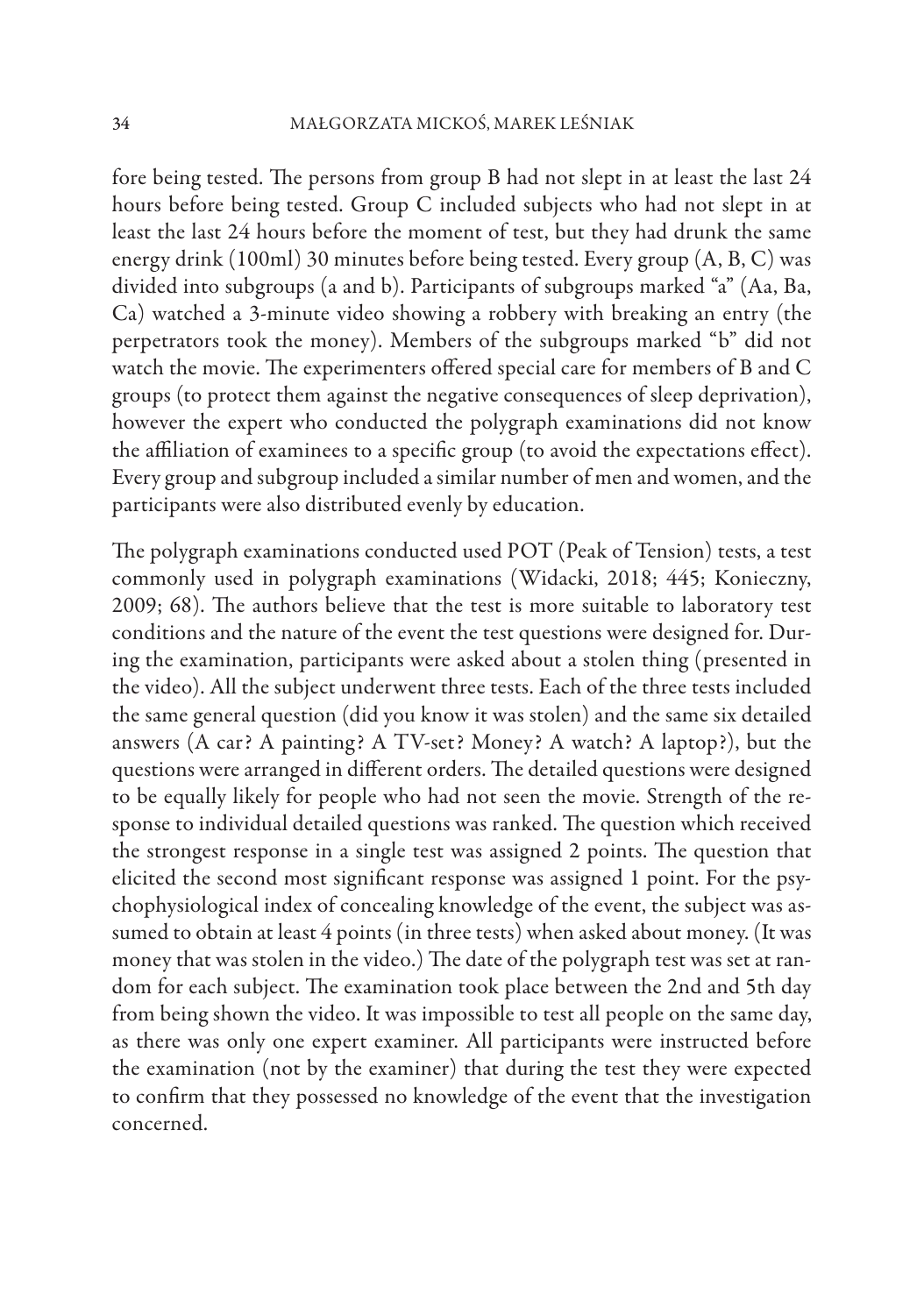## The results

In group Aa, six subjects (75 per cent) responded in a way that was characteristic of concealing their knowledge of the stolen item in the video they had seen. In group Ab, three subjects (37.5 per cent) responded in that way, giving false positive outcomes.

In group Ba, two subjects (25 per cent) responded typically for concealing their knowledge of the stolen item, and in group Bb there was one person (12.5 per cent) reacting in that way.

In group Ca, four subjects (50 per cent) responded like people who conceal their knowledge of the circumstances of an incident. In group Cb, one person (12.5 per cent) reacted in that way.

The results of polygraph tests achieved by women and men were similar. In groups Aa, Ba, and Ca, the reactions characteristic of concealing information about the burglary were displayed by seven out of fourteen women. Among men, that was the case with five out of ten. In groups Ab, Bb, and Cb, such responses were displayed by two out of eleven women and by four out of thirteen men.

|                                                                                                                    | Group $A(16)$<br>subjects without the deprived<br>need for sleep, eight men and<br>eight women, aged 19-25 |                                                                          | Group $B(16)$<br>subjects with the deprived need<br>for sleep, eight men and eight<br>women, aged 19-65 |                                                                          | Group $C(16)$<br>subjects with the deprived need<br>for sleep who consumed the<br>energy drink, seven men and<br>nine women, aged 18-63                              |                                                                          |
|--------------------------------------------------------------------------------------------------------------------|------------------------------------------------------------------------------------------------------------|--------------------------------------------------------------------------|---------------------------------------------------------------------------------------------------------|--------------------------------------------------------------------------|----------------------------------------------------------------------------------------------------------------------------------------------------------------------|--------------------------------------------------------------------------|
|                                                                                                                    | Subgroup<br>Aa $(8)$<br>subject<br>with knowl-<br>edge of an<br>event item                                 | Subgroup<br>Ab(8)<br>subject<br>without<br>knowledge of<br>an event item | Subgroup<br>Ba(8)<br>subject<br>with knowl-<br>edge of an<br>event item                                 | Subgroup<br>Bb(8)<br>subject<br>without<br>knowledge of<br>an event item | Subgroup<br>Ca(8)<br>subject<br>with knowl-<br>edge of an<br>event item<br>(stolen money) (stolen money) (stolen money) (stolen money) (stolen money) (stolen money) | Subgroup<br>Cb(8)<br>subject<br>without<br>knowledge of<br>an event item |
| with symptomatic<br>response to con-<br>ceal knowledge<br>of an event item<br>(stolen money),<br>at least 4 points | 6                                                                                                          | 3                                                                        | $\overline{2}$                                                                                          |                                                                          | 4                                                                                                                                                                    |                                                                          |
| without<br>symptomatic<br>response,<br>less than 4 points                                                          | $\overline{c}$                                                                                             | 5                                                                        | 6                                                                                                       |                                                                          | 4                                                                                                                                                                    | 7                                                                        |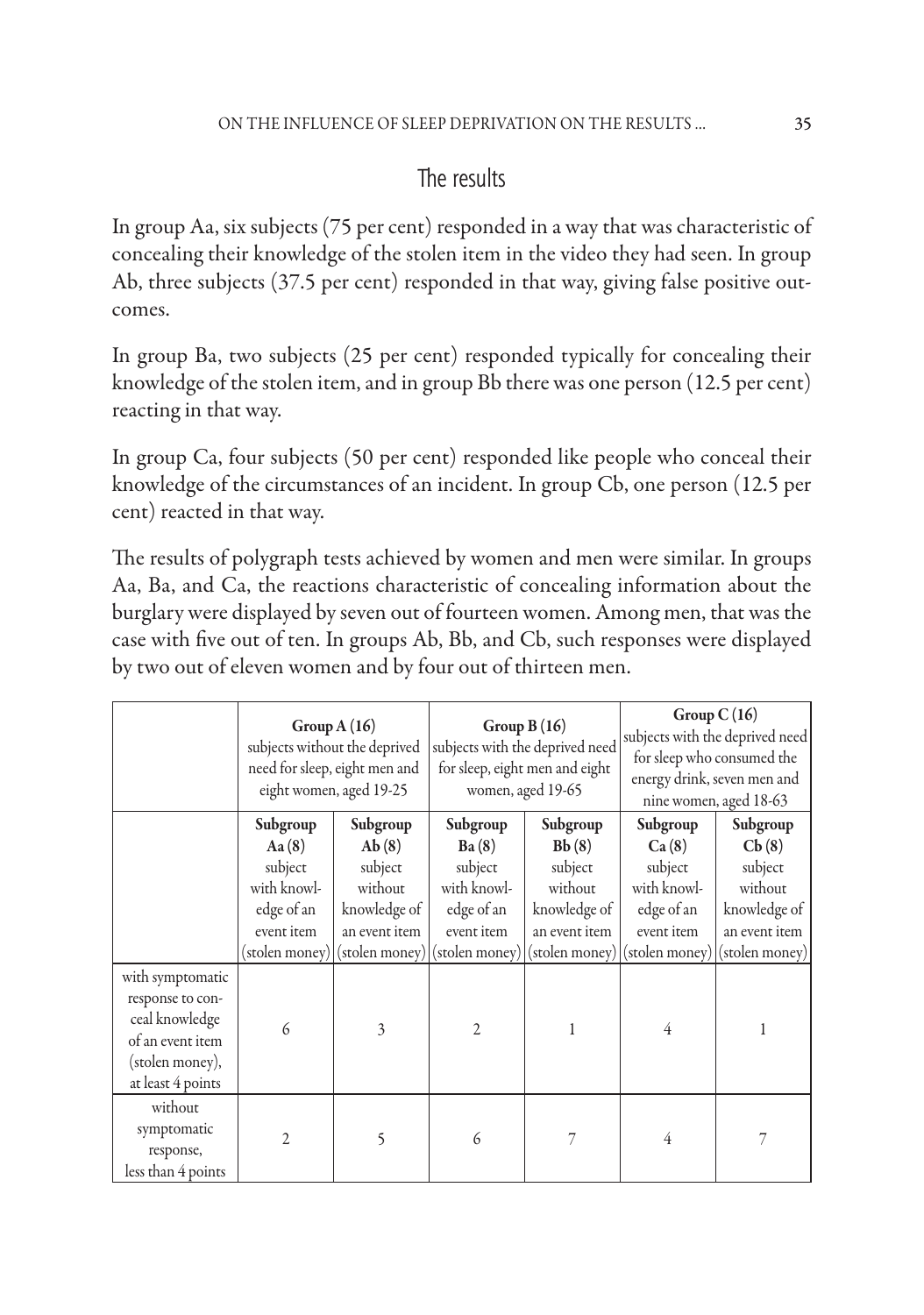

Image 2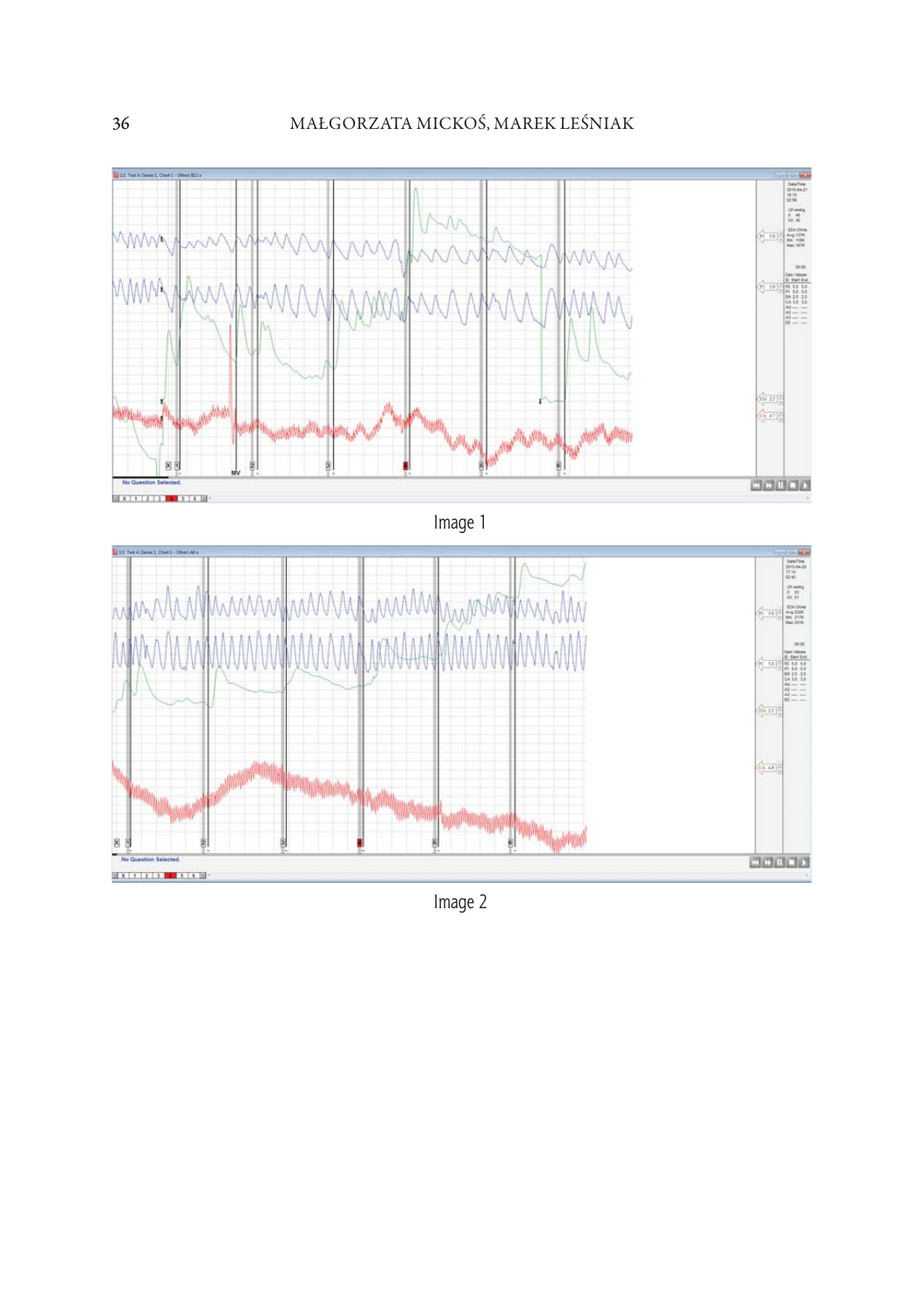#### ON THE INFLUENCE OF SLEEP DEPRIVATION ON THE RESULTS ...  $37$



Image 3



Image 4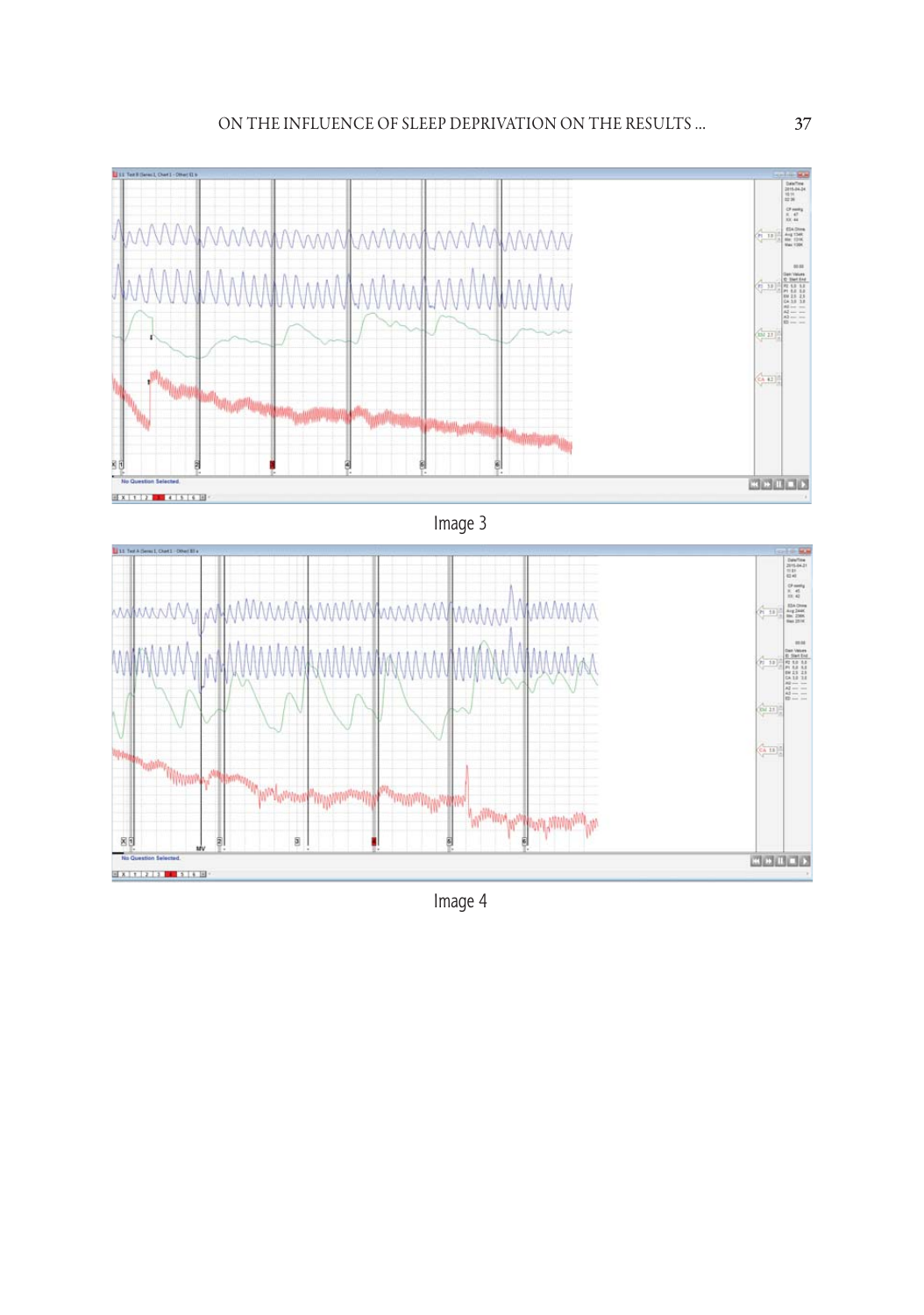



The results obtained in the study justify the claim that:

- Sleep deprivation in a subject reduces the accuracy of a POT test polygraph examination. Such a lack of sleep reduces the accuracy to a level that renders the test useless.
- Energy drink intake by people with sleep deprivation increases the accuracy of a POT test polygraph examination. Nonetheless, in this case, the accuracy of test results is still in no way superior to predicting the outcome of a coin roll.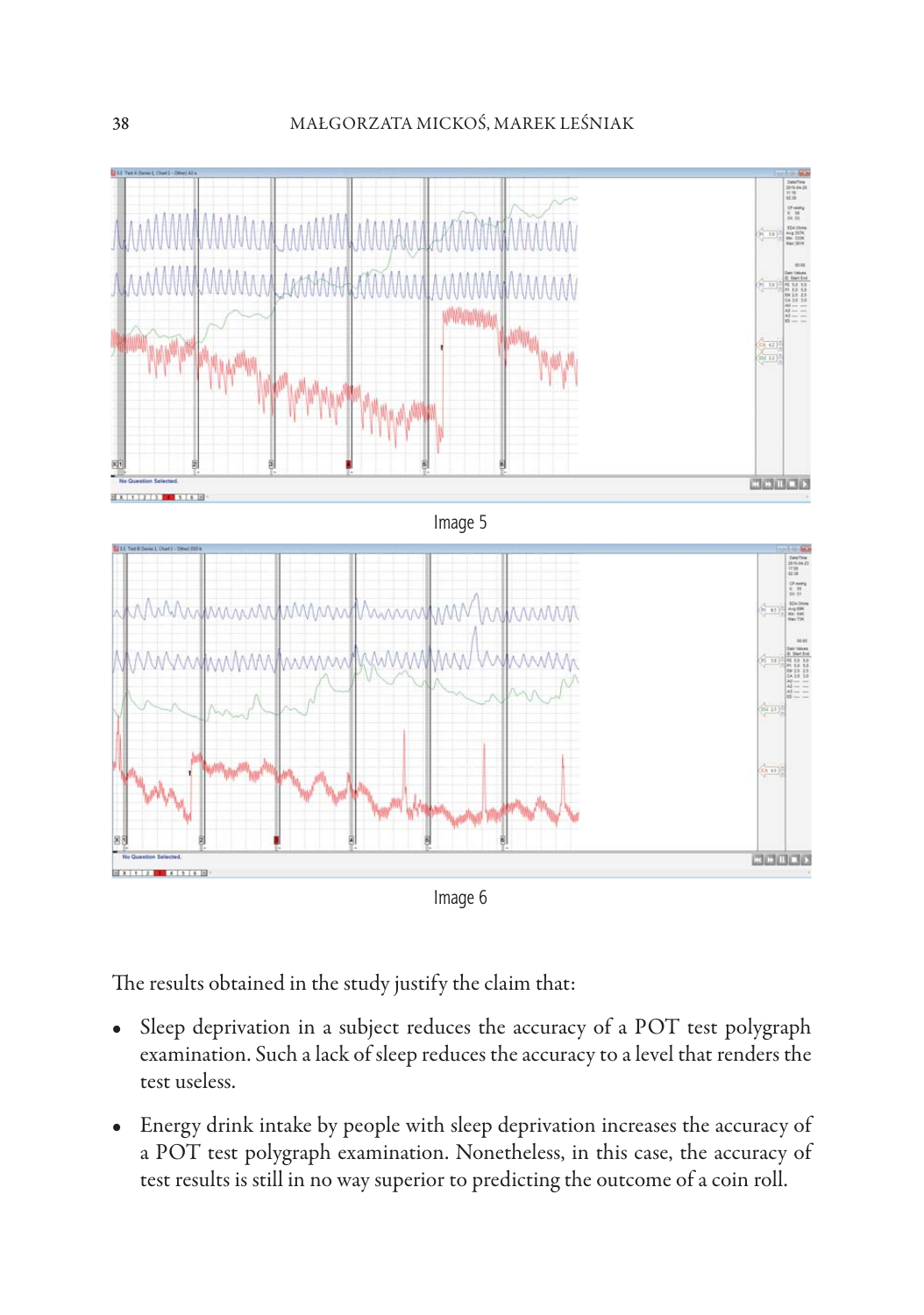• The effect of sleep deprivation on the outcome of polygraph testing does not depend on the subject's gender.

#### Discussion

In the light of the reported research results, the expert should routinely ask the person if they slept on the day of testing and if so for how many hours. The existing practice is justified by the results. Pre-test interview forms usually include asking about the subject's sleep hours (also in computer programs used in polygraph testing). However, the discussion about the minimum number of hours of sleep required for taking the examination remains open. The way people behave in sleep deprivation is highly individualised, and depends on many factors. Considering the research described above, it seems reasonable to test only subjects who have slept at least six hours. However, sleep quality may vary, and even such a period of sleep may fail to guarantee proper recovery.

The discussed results show that consumption of an energy drink by the subject does not improve the effectiveness of the study to a sufficient extent. Therefore, even having multiple cups of coffee will not change the situation. Regardless of the pressure from the person who commissions testing (or a supervisor), polygraphers should be assertive and refuse to examine in such circumstances.

Sleep deprivation causes similar disorders in psychophysiological reactions in women and men. In general, the accuracy of results in the group of people who did not conceal their knowledge of the circumstances of the event was somewhat higher among women. However, the number of women was lower (by two) than that of men. Therefore, this outcome requires verification in studies on a larger population.

The study presented in this article was intended to be extended to a larger population, because the current project is too small for statistical inferences. Unfortunately, the restrictions caused by the Covid-19 pandemic did not allow an extension. Such studies are, however, planned for the future and will include an attempt to determine specific patterns of reactions in sleep-deprived persons. Such patterns can be used, for example, to detect people who conceal the fact of being sleep-deprived from the expert.

As already mentioned in the first part of this article, sleep deprivation is usually considered a temporary obstacle to conducting a polygraph examination. As noted in The Background section, such a deprivation may be caused by serious mental and/